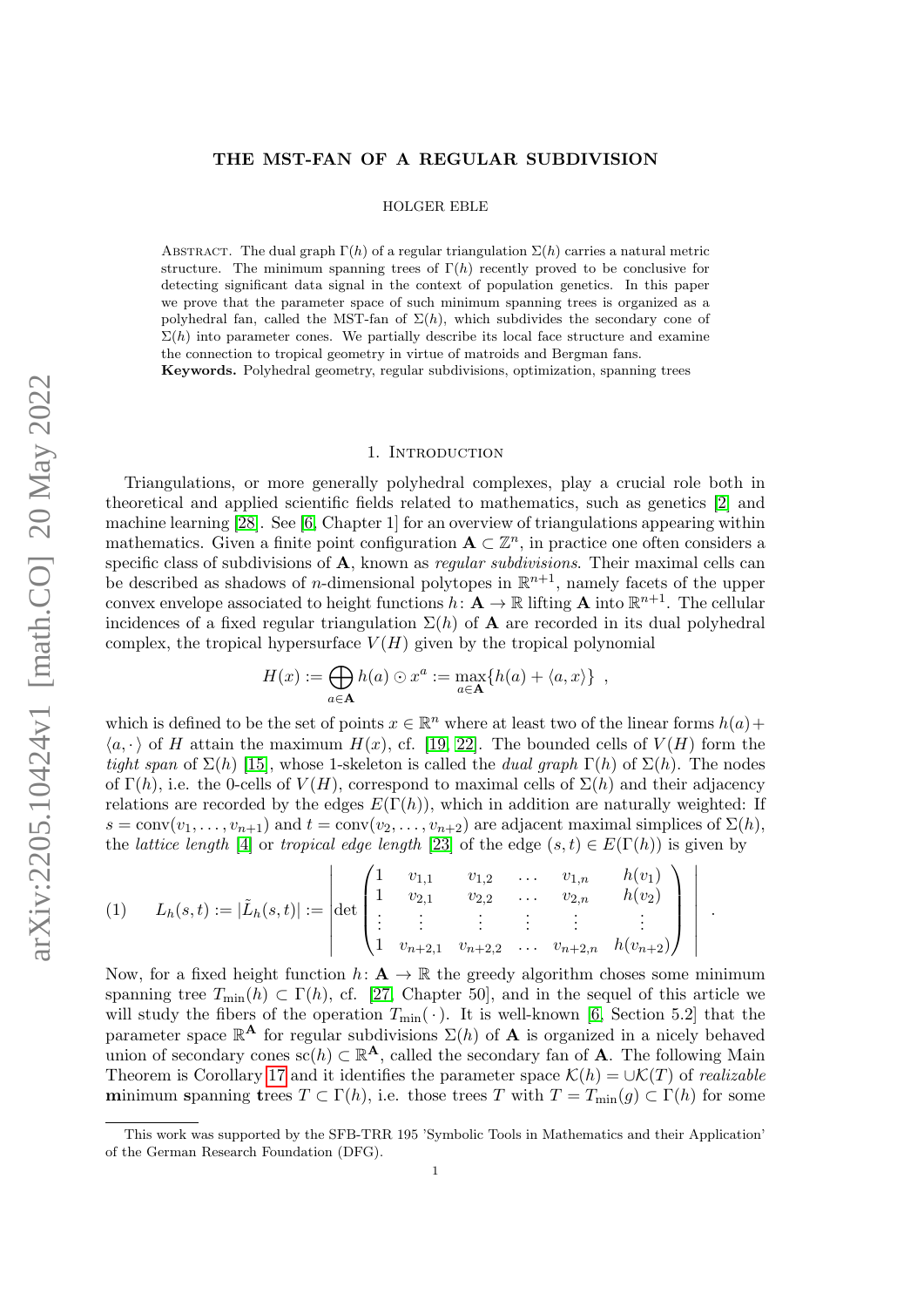### 2 H. EBLE

 $g \in sc(h)$ , as a conic subdivision  $\mathcal{K}(h)$  of  $sc(h)$ . We refer to  $\mathcal{K}(h)$  as the MST-fan structure on  $\operatorname{sc}(h)$ .

**Main Theorem.** Let  $\Sigma(h)$  be a regular triangulation of the point configuration A. The MST-fan  $\mathcal{K}(h)$  of  $\Sigma(h)$  is a pure fan in  $sc(h) \subset \mathbb{R}^{\mathbf{A}}$  with full support. Its maximal cones are in bijection with realizable minimum spanning trees of  $\Gamma(h)$ .

Let again  $h: \mathbf{A} \to \mathbb{R}$  be a fixed height function and let  $G = G(V, E) = \Gamma(h)$ . A collection  $\mathcal{C} = \{ \mathcal{K}(T^{(\mathcal{C}_i)}) \}$  of maximal cones in  $\mathcal{K}(h)$  is called G-saturating if the spanning trees  $T^{(\mathcal{C}_i)}$  cover G, i.e. if  $E = \cup_i E(T^{(\mathcal{C}_i)})$  holds. Let  $C \subset \mathbb{R}^{\mathbf{A}}$  be the polyhedral complex with cells  $\bigcap \mathcal{K}(T^{(\mathcal{C}_i)})$  where C runs through the G-saturating collections.

**Corollary.** The complex C naturally embeds into the tropical linear space trop( $M$ ), where  $\mathcal{M} := \mathcal{M}(G)$  is the cycle matroid of G, and equals the Bergman fan of M restricted to valuations given by tropical edge lengths as in equation [\(1\)](#page-0-0).

Motivation from population genetics. Regular subdivisions admit a reformulation in terms of linear optimization: A subdivision  $\Sigma$  of a point configuration A with support  $|\Sigma| := \bigcup_{\sigma \in \Sigma} \sigma$  is regular if and only if there is a convex support function  $f_{\Sigma} : |\Sigma| \to \mathbb{R}$ , whose domains of linearity coincide with the maximal cells of  $\Sigma$ , cf. [\[5,](#page-12-3) Section 1.F].

This interplay of optimization and polyhedral combinatorics was the grounding for [\[8\]](#page-13-6) and [\[9\]](#page-13-7), where the theory of regular subdivisions was applied to statistical population genetics in order to detect and study non-additive mutational gene effects, called epistasis. Note that the tropical edge length [\(1\)](#page-0-0) measures the degree to which the points  $(x, h(x))$ , where x runs through the vertex set of  $s \cup t$ , fail to lie on a hyperplane in  $\mathbb{R}^{n+1}$  and thus provides an adequate measure for epistasis.

Put in a biological wording, the point set  $A$  represents an *n*-loci biallelic (or multiallelic) system of genotypes, i.e.  $\mathbf{A} = \{0,1\}^n$  or more generally, **A** is the vertex set of a product of simplices, and the function  $h: \mathbf{A} \to \mathbb{R}$  is a genotype-phenotype map which showcases some experimentally obtained physical quantity. Since in this case the support function  $f_{\Sigma}$  can be chosen to record *fittest populations* on **A** with respect to h, cf. Section [7](#page-10-0) and [\[2\]](#page-12-0), so do the maximal cells of  $\Sigma(h)$ . With a slight modification of the tropical edge length [\(1\)](#page-0-0) named *epistatic weight*, the minimum spanning tree  $T_{\text{min}}(h)$  was introduced as epistatic filtration in [\[9\]](#page-13-7). The edges of  $T_{\text{min}}(h)$ , especially the *significant* ones satisfying a statistical p-test, depict a selective choice of epistatic interactions and proved to be able to reveal biological relevant information.

Outline of the paper. In Section [2](#page-1-0) we review facts on regular subdivisions and tropical geometry. In Section [3](#page-3-0) we introduce the MST-fan of some given regular subdivision. Section [4](#page-6-0) provides an algorithm for computing the single MST-cones from trees and in Section [5](#page-9-0) we discuss the effect of changing the edge order of the spanning trees. In Section [6](#page-9-1) we reinterpret the MST-fan in terms of matroid theory and tropical geometry. Section [7](#page-10-0) shortly explains some use-case for applying tropical geometry to biology from where the motivation to study MST-fan structures initially rebounded. In Section [8](#page-11-0) we provide some computational results.

I am indebted to Michael Joswig and Marta Panizzut for many helpful discussions.

#### 2. Regular subdivisions and tropical hypersurfaces

<span id="page-1-0"></span>Let  $\mathbf{A} \subset \mathbb{R}^n$  be a point configuration with point labels J. Following [\[6,](#page-12-1) Section 2.3], a polyhedral subdivision of  $\bf{A}$  is a collection C of subsets of J, such that the convex hulls of C cover **A** and intersect nicely. A regular subdivision of **A** is a polyhedral subdivision of **A**, which is induced by a height function  $h: \mathbf{A} \to \mathbb{R}$  taking the upper facets of the lifted configuration conv $(\mathbf{A}^h) := \text{conv}\{(v, h(v)) : v \in \mathbf{A}\}\$  with the induced label set. For instance, the 3-cube has 74 triangulations (6 triangulations up to symmetry) and all of them are regular. The 4-cube has 92,487,256 triangulations (247,451 triangulations up to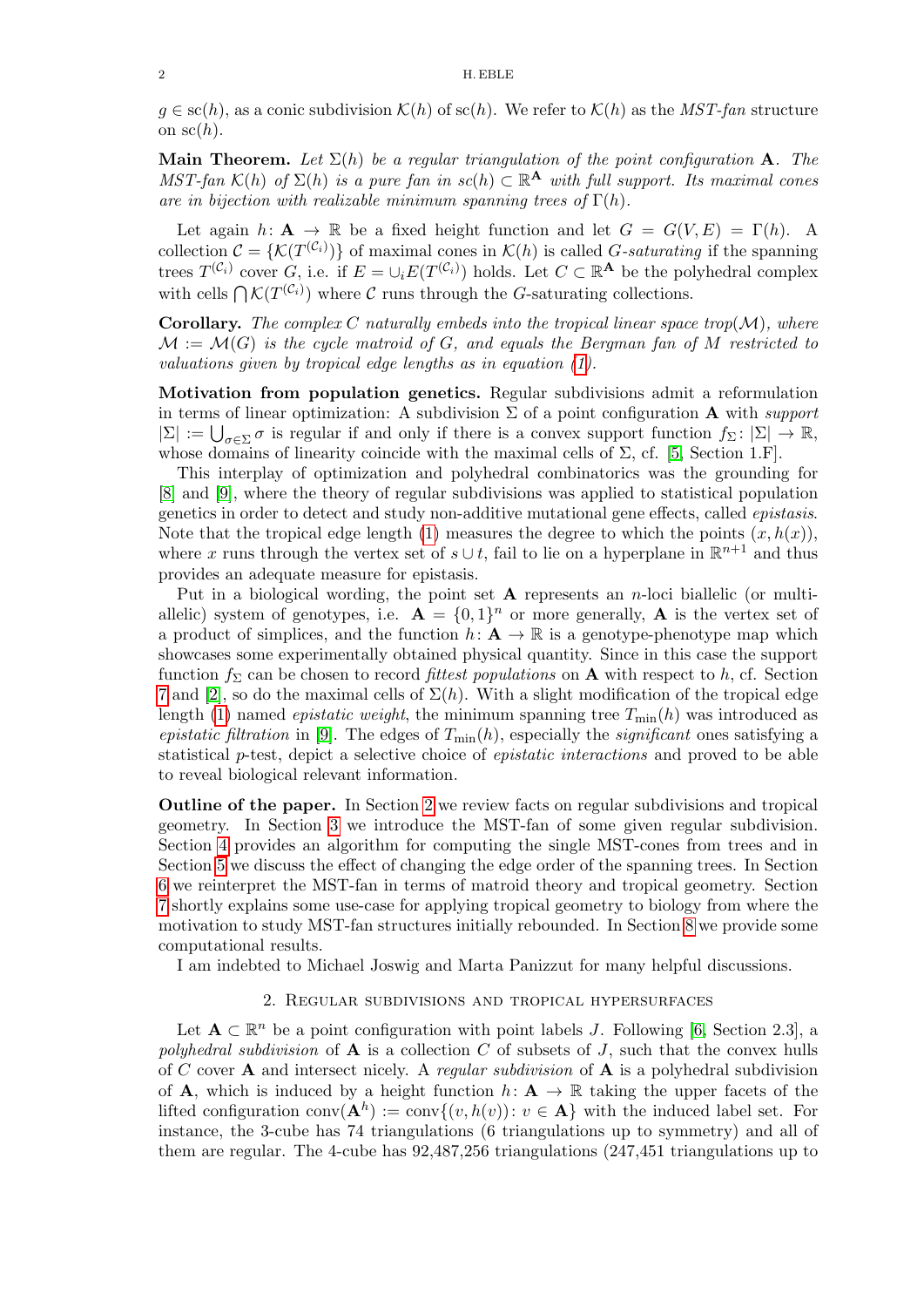symmetry) and 87,959,448 of them are regular, cf. [\[16,](#page-13-8) [26\]](#page-13-9) for the original results and [\[18\]](#page-13-10) for a recomputation using parallelized reverse search.

<span id="page-2-2"></span>Remark 1. The regularity of a polyhedral subdivision can be characterized in terms of convex functions as follows, cf. [\[5,](#page-12-3) Section 1.F]. For a given convex set  $S \subset \mathbb{R}^n$ , a function  $f: S \to \mathbb{R}$  is called *convex* if for any two points  $x, y \in S$  the graph of the restriction of f to the line segment  $[x, y] \subset S$  lies below the line segment  $[(x, f(x)), (y, f(y))]$  in  $\mathbb{R}^{n+1}$ . Now, a polyhedral subdivision  $\Sigma$  of **A** is regular precisely if it has a convex support function  $f_{\Sigma}$ , i.e. the convex hulls of the maximal cells in  $\Sigma$  are the regions of linearity of  $f_{\Sigma}$ .

<span id="page-2-1"></span>2.1. The parameter space for regular subdivision. Let  $\Sigma(h)$  be a regular triangulation of **A**. The parameter space of all  $g \in \mathbb{R}^{\mathbf{A}}$  inducing the same triangulation  $\Sigma(g) = \Sigma(h)$ is a full-dimensional cone in  $\mathbb{R}^{\mathbf{A}}$ , called secondary cone sc(h) of  $\Sigma(h)$ , cf. [\[6,](#page-12-1) Section 5.2]. It can be understood by looking at local folding constraints on h, which push the lifts  $(s,t)^h$ of bipyramids  $(s, t)$  in **A** to the upper hull of  $\mathbf{A}^h$ . For a given simplex  $s = (v_1, \dots, v_{n+1})$ in **A**, the conditions on a height function  $h \in \mathbb{R}^{\mathbf{A}}$  to show s in its induced subdivision  $\Sigma(h)$  are installed by the linear *folding constraints*  $\Psi_{s,j} \geq 0$  for  $v_j \in \mathbf{A} \setminus s$ , where

<span id="page-2-0"></span>
$$
(2) \quad \Psi_{s,j}(h) := \text{sign}\big(\det\big(\tilde{L}_h(s)\big)\big) \cdot \det\begin{pmatrix} 1 & v_{1,1} & v_{1,2} & \dots & v_{1,n} & h(v_1) \\ 1 & v_{2,1} & v_{2,2} & \dots & v_{2,n} & h(v_2) \\ \vdots & \vdots & \vdots & \vdots & \vdots & \vdots \\ 1 & v_{n+1,1} & v_{n+1,2} & \dots & v_{n+1,n} & h(v_{n+1}) \\ 1 & v_{j,1} & v_{j,2} & \dots & v_{j,n} & h(v_j) \end{pmatrix}
$$

and where  $\tilde{L}_h(s)$  denotes the right matrix of [\(2\)](#page-2-0) with the last row and column omitted. Hence, the full-dimensional cone  $H_s := \bigcap_{v_j \in \mathbf{A} \setminus s} \{ \Psi_{s,j} \geq 0 \} \subset \mathbb{R}^{\mathbf{A}}$  is the parameter space for s to appear in the induced triangulation. Geometrically, this system requires  $(A - s)^h$ to lie below the hyperplane spanned by  $s^h$ .

2.2. Tropical hypersurfaces. Tropical Geometry is a discrete variant of Algebraic Geometry and is established over the tropical semifield ( $\mathbb{R} \cup \{-\infty\}, \oplus, \odot$ ), where  $a \oplus b :=$  $\max(a, b)$  and  $a \odot b := a + b$ . Similar to ordinary Algebraic Geometry, tropical zero sets of tropical polynomials are the central geometric objects of study. Given a set of exponents  $S \subset \mathbb{Z}^d$  and coefficients  $h(u) \in \mathbb{R}$  for  $u \in S$ , the associated d-variate tropical polynomial reads

$$
F_h := \bigoplus_{u \in S} h(u) \odot x_1^{u_1} \odot x_2^{u_2} \odot \ldots \odot x_d^{u_d} = \max_{u \in S} \{h(u) + \langle u, x \rangle\}
$$

and can be understood as a function  $F_h(x)$ :  $\mathbb{R}^d \to \mathbb{R}$  in x. The tropical hypersurface  $V(F_h) \subset \mathbb{R}^d$  is defined to be the locus where  $F_h$  tropically vanishes, i.e.  $V(F_h)$  is the set of all points  $x \in \mathbb{R}^d$  where at least two tropical summands of  $F_h$  evaluate at x to  $F_h(x)$ .

**Proposition 2.** Let  $(s, t)$  be a bounded edge of  $V(F_h)$ . Then the tropical edge length  $\ell_h(s, t)$  equals the euclidean distance between the two 0-cells s and t of  $V(F_h)$ .

An important result of tropical geometry states that the k-dimensional cells of the hypersurface  $V(F_h)$  are in bijection with the  $(n - k)$ -dimensional cells of the regular subdivision  $\Sigma(h)$  for  $0 \le k < n$ , see [\[19,](#page-13-1) Theorem 1.13] for instance. This bijection is inclusion reversing and hence establishes a duality between the combinatorics of  $V(F_h)$  and the combinatorics of  $\Sigma(h)$ . The bounded subcomplex of  $V(F_h)$  is called tight span of  $\Sigma(h)$ , cf. [\[15\]](#page-13-3). The tight span showcases the adjacency relations of interior cells of  $\Sigma(h)$  as will be indicated in Figures [1](#page-3-1) and [2.](#page-4-0) The 1-cells, i.e. the edges, of the tight span yield the dual graph  $\Gamma(h)$  of  $\Sigma(h)$  with natural edge weights given by the tropical edge lengths as in [\(1\)](#page-0-0).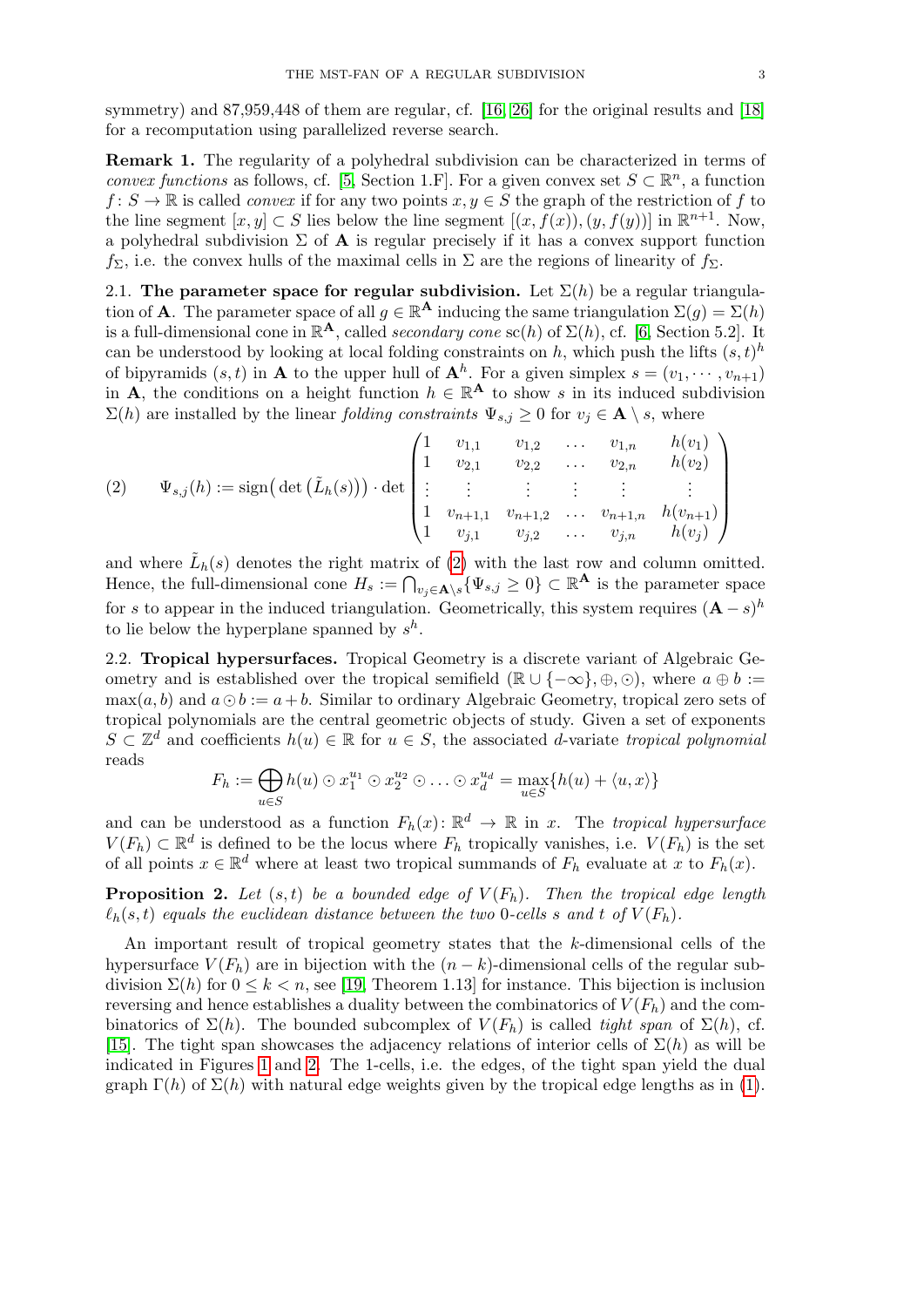<span id="page-3-1"></span>

FIGURE 1. The tropical hypersurface associated to a height function on  $\mathbf{A} = S = \{0,1\}^3$ , which was obtained in a population genetics experiment on Esherichia coli mutations in the genes topA, spoT, and pykF running Lenski's long-term evolution experiment, cf. [\[20\]](#page-13-11) and Section [7.](#page-10-0) The bounded subcomplex of the hypersurface, i.e. the tight span of the regular subdivision  $\Sigma(h)$  of **A** introduced in [\[15\]](#page-13-3) generalizing the tight spans of finite metric spaces from [\[7\]](#page-12-4) and [\[17\]](#page-13-12), has six vertices enumerated A to F, six bounded edges  $(A, B), (B, C), (C, D), (C, E), (E, F)$  and  $(A, F)$  and one bounded 2-dimensional face colored yellow.

# 3. THE MST-FAN  $\mathcal{K}(h)$

<span id="page-3-0"></span>Let again **A** be a fixed finite point configuration in  $\mathbb{R}^n$ . In order to study the class of realizable minimum spanning trees of  $\Gamma(h)$  for varying height functions  $h: \mathbb{R}^{\mathbf{A}} \to \mathbb{R}$ , we first consider the tropical edge length as a linear functional modulo sign.

<span id="page-3-2"></span>**Definition 3.** The edge length linear form  $\ell_{\bullet}(r)$ :  $\mathbb{R}^{A} \to \mathbb{R}$  of an A-ridge  $r = (s, t)$  is given by the determinant  $\det(\tilde{L}_{\bullet}(r))$  of the matrix  $\tilde{L}_{\bullet}(r)$  from equation [\(1\)](#page-0-0) in Section [1.](#page-0-1) Thus, evaluating  $\ell_{\bullet}(r)$  at the height function  $h \in \mathbb{R}^{\mathbf{A}}$  yields the tropical edge length  $L_h(r)$ up to sign.

<span id="page-3-3"></span>3.1. Linear forms and circuits. A matroid  $\mathcal{M} = (E, \mathcal{B})$  on a finite ground set E is given by a non-empty collection  $\mathcal{B} \subset 2^{\mathcal{M}}$  of subsets of E, called the set of bases of M, which fulfills the following base exchange axiom  $(BE)$ , cf. [\[24,](#page-13-13) Section 1.2]:

**(BE)** For any two members  $B_1$  and  $B_2$  of  $\beta$  and any element  $x \in B_1 \setminus B_2$  there is an element  $y \in B_2 \setminus B_1$  such that  $(B_1 \setminus \{x\}) \cup \{y\}$  is a member of  $\mathcal B$ .

A collection B of bases gives rise to a system  $\mathcal{I} \subset 2^{\mathcal{M}}$  of *independent sets* of M collecting all subsets of  $I \subset E$  lying in some base  $B_I \in \mathcal{B}$  and, vice versa, bases are independent sets of maximal cardinality. For our purposes, we consider two matroids. First, given an undirected graph  $G = (V, E)$ , the cycle matroid  $\mathcal{M}(G)$  on the ground set E has the spanning trees of G as its bases. Second, the vector matroid  $\mathcal{M}(\mathbf{A})$  on the ground set  $\mathbf{A}$ depicts affine independences over  $\bf{A}$ , i.e. the bases of  $\mathcal{M}(\bf{A})$  are full-dimensional simplices spanned by points of A.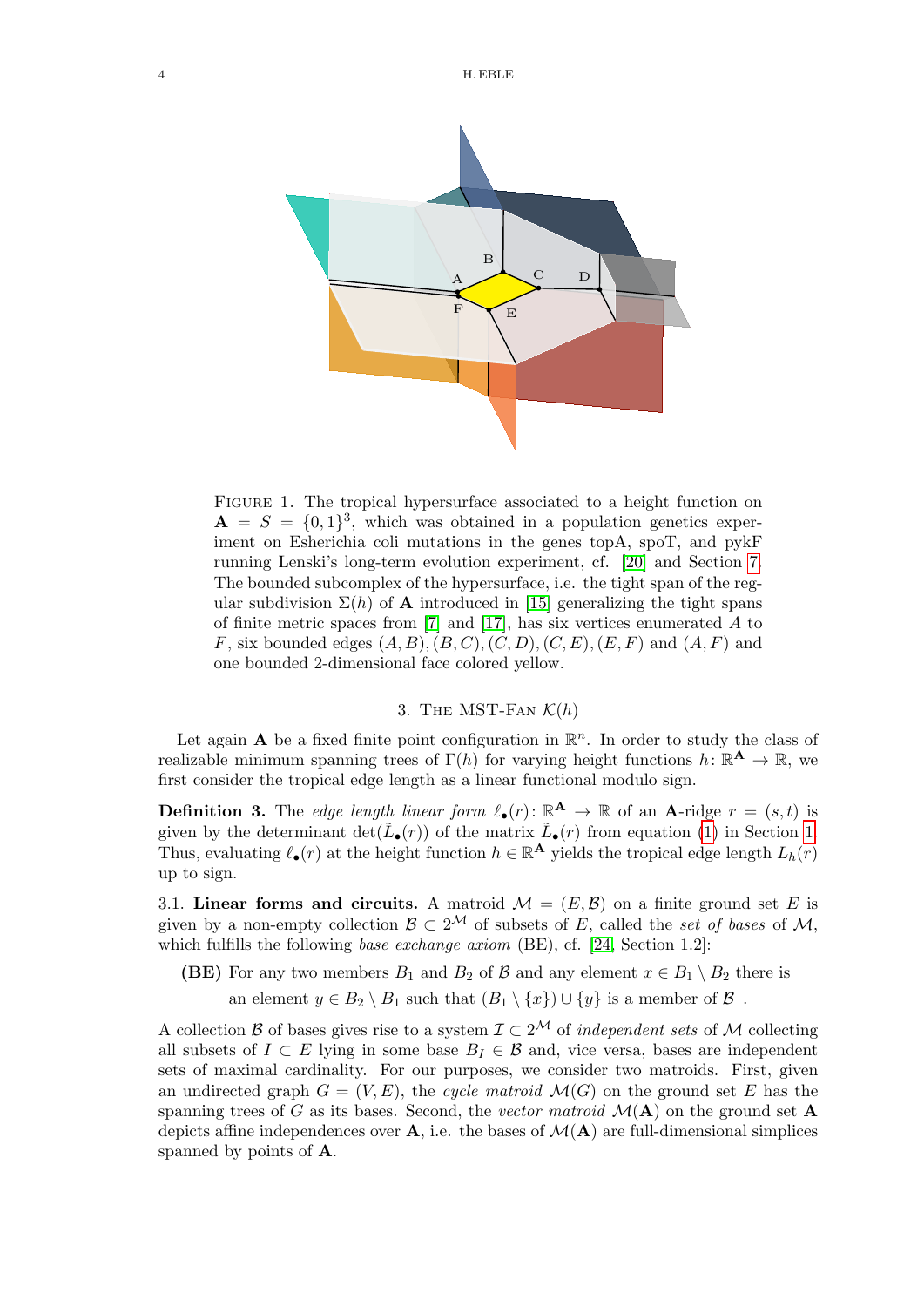<span id="page-4-0"></span>

(A) Triangulation  $\Sigma(h)$ . (b) Tight span of  $\Sigma(h)$ , tropical edge weights (red).

FIGURE 2. Running example. (A) The regular triangulation  $\Sigma(h)$  dual to Figure [1.](#page-3-1) (B) The tight span of  $\Sigma(h)$ . Its 1-skeleton, i.e. with the yellow 2-cell removed, is the dual graph  $\Gamma(h)$  of  $\Sigma(h)$  and records the adjacency relations among the maximal simplices of  $\Sigma(h)$ . Tropical edge weights of the dual edges are in red, their order with respect to how the greedy algorithm choses the edges are in blue. Note that the edge  $(C, E)$  with label 4 is omitted. Geometrically, the glueing information of this edge is already recorded in the partition ABCEF|D of the cube in (A), cf. Section [7.](#page-10-0)

For a given **A**-ridge r, the coefficients  $(x_i)_{i \in \mathbf{A}}$  of  $\ell_{\bullet}(r)$  regarded as a row vector in  $\mathbb{R}^{\mathbf{A}}$  are obtained by Laplacian expansion of  $\tilde{L}_{\bullet}(r)$  along its *i*-th row and last column. The support  $\text{supp}(\tilde{L}_{\bullet}(r)) := \{i \in \mathbf{A} : x_i \neq 0\}$  is seen by the matroid  $\mathcal{M}(\mathbf{A})$  as we will show now.

<span id="page-4-1"></span>**Lemma 4.** [\[24,](#page-13-13) Corollary 1.2.6] *Every* **A**-ridge  $r = (s, t)$  contains a unique circuit  $Z^r$ .

The circuit  $Z<sup>r</sup>$  of Lemma [4](#page-4-1) is called the *fundemental circuit* of r. Now, fix an **A**-ridge  $r = (s, t)$  and denote the coefficients of the linear form  $\ell_{\bullet}(r)$  by  $(d_v)_{v \in \mathbf{A}}$ .

<span id="page-4-2"></span>**Proposition 5.** The circuit Z<sup>r</sup> equals the support  $\{v \in \mathbf{A}: d_v \neq 0\}$  of  $\ell_{\bullet}(r)$ .

*Proof.* If  $d_v = 0$  holds, then ker $(\ell_{\bullet}(r))$  yields relations in  $Z^r \subset (s \cup t) \setminus \{v\}$ . If  $d_v \neq 0$ holds, then  $Z^r \nsubseteq ((s \cup t) \setminus \{w\}) \in \mathcal{I}$ , and thus we get  $v \in Z^r$ .

<span id="page-4-3"></span>**Remark 6.** Consequently, one may have  $\ell_h(r) = \ell_h(\tilde{r})$  for distinct ridges r and  $\tilde{r}$  and generic h. In this case the fundamental circuits of r and  $\tilde{r}$  need to coincide.

**Proposition 7.** Every circuit Z of  $\mathcal{M}(\mathbf{A})$  equals Z<sup>r</sup> for some  $\mathbf{A}\text{-}ridge(s,t)$ .

*Proof.* Let  $Z = \{z_1, \ldots, z_r\} \subset \mathbf{A}$ . Then  $Z \setminus \{z_1\} \subset t$  for some  $t \in \mathcal{B}$ . Now, choose  $z_t \in Z \setminus \{z_1\}$  and set  $s := t \setminus \{z_t\} \cup \{z_1\}$ . Assume  $s \notin I$ . Then there is some circuit  $Z^* \subset s \cup t$  with  $z_t \notin Z^*$  contradicting Lemma [4.](#page-4-1)

In fact, the fundamental circuit  $Z<sup>r</sup>$  of the A-ridge r in Proposition [5](#page-4-2) is subdivided into a positive and a negative part,  $Z^r = (Z^r_+, Z^r_-)$ , according to the sign of the coefficients  $d_v$ . This turns  $\mathcal{M}(\mathbf{A})$  into an *oriented matroid*, cf. [\[3\]](#page-12-5). Moreover, the regular triangulations of **A** are encoded in the *flip graph*, which is the 1-skeleton of the *secondary polytope*  $\Sigma$ -poly(**A**) of A, cf. [\[6,](#page-12-1) Section 5.3]. An edge of the flip graph connecting vertices of  $\Sigma$ -poly $(A)$ , i.e. triangulations whose secondary cones  $\Sigma(h)$  and  $\Sigma(g)$  share a common facet, corresponds to an oriented fundamental circuit  $Z^r = (Z^r_+, Z^r_-)$  for some ridge  $r = (s, t) \in \Gamma(h)$  and represents a split of the bipyramid  $(s, t)$  of **A** in two different ways.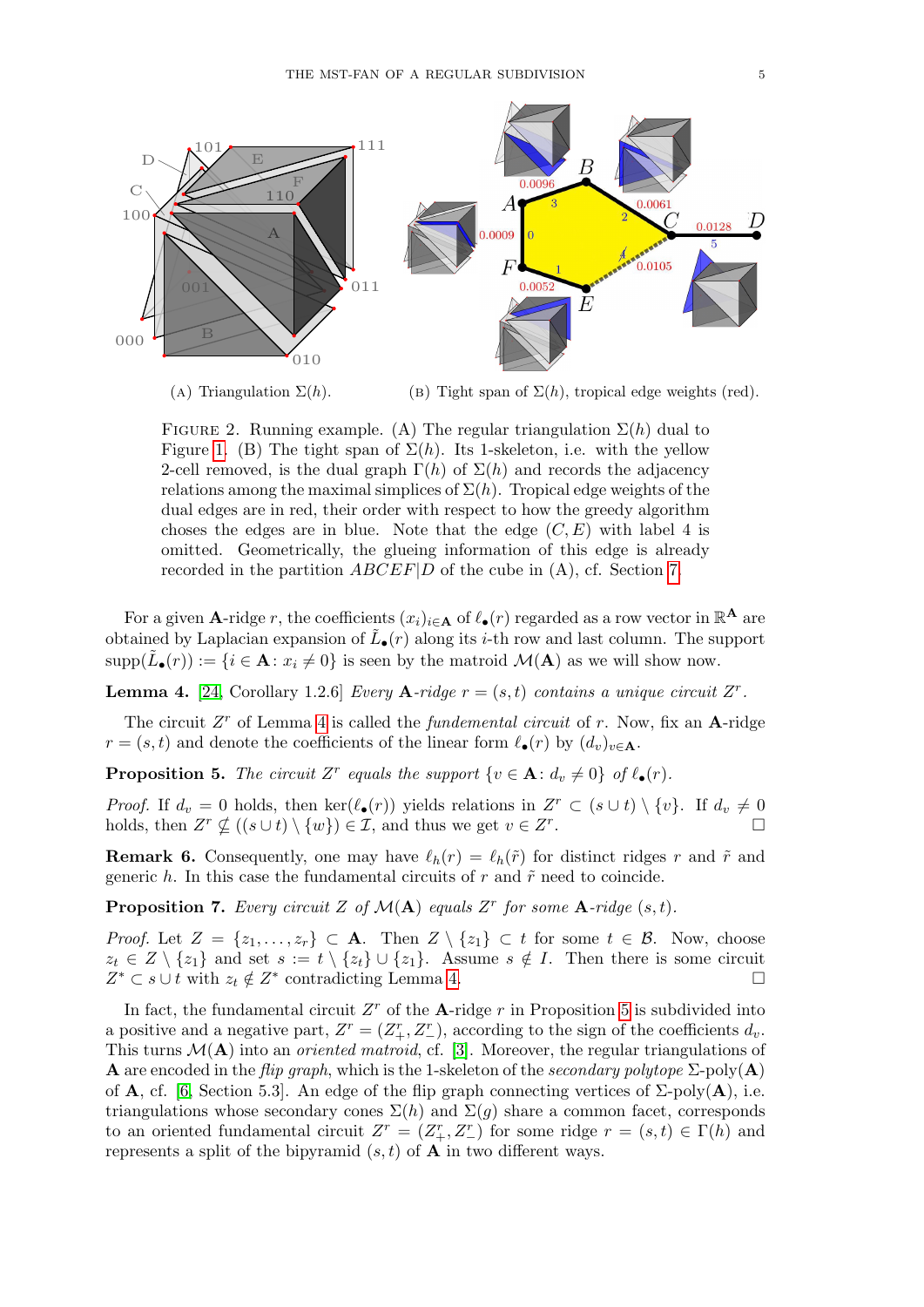3.2. Reproducing spanning trees of  $\Gamma(h)$ . In order to reproduce an edge-ordered spanning tree T of  $\Gamma(h)$  as output  $T_{\text{min}}(g) = T$  of the greedy algorithm on the weighted dual graph  $\Gamma(h)$ , one needs to impose conditions on the height function g such that the algorithm is forced to choose the right edges in the correct order.

<span id="page-5-3"></span>**Lemma 8.** Let g and h be distinct linear forms on  $\mathbb{R}^m$ . Then

$$
F^{(g,h)} := \{ x \in \mathbb{R}^m \colon |g(x)| \le |h(x)| \}
$$

is a polyhedral fan consisting of four maximal cones.

*Proof.* The choices for  $\sigma_g, \sigma_h \in \{+, -\}$  yield a subdivision of  $F^{(g,h)}$  into the four cones

$$
F_{\sigma_g\sigma_h}^{(g,h)} := \{\sigma_g g \ge 0\} \cap \{\sigma_h h \ge 0\} \cap \{(\sigma_h h - \sigma_g g) \ge 0\} .
$$

**Definition 9.** An  $\bf{A}$ -ridge graph R is a finite set of  $\bf{A}$ -ridges, such that there exists a regular subdivision  $\Sigma(h)$  of **A** which shows R among its adjacencies, i.e.  $R \subset \Gamma(h)$  holds. An A-ridge forest is a cycle-free A-ridge graph and an A-ridge tree is a connected A-forest.

<span id="page-5-0"></span>**Lemma 10.** For an A-ridge graph R, the set of height functions  $h \in \mathbb{R}^{\mathbf{A}}$  such that R occurs in  $\Gamma(h)$  is given by the interior of a full-dimensional cone.

*Proof.* Following [2.1,](#page-2-1) we see  $R \subset \Gamma(h)$  precisely if h lies in the interior of  $\bigcap_{s \in V(R)} H_s$ .  $\Box$ 

The parameter cone of Lemma [10](#page-5-0) is the union of those secondary cones whose triangulations realize the adjacencies of  $R$  and we define it itself as the secondary cone  $\operatorname{sc}(R) := \bigcap_{s \in V(R)} H_s$  of R. For instance, if R is a spanning tree of  $\Gamma(h)$ , then  $\operatorname{sc}(R) = \operatorname{sc}(h)$ holds since all maximal cells of  $\Sigma(h)$  are required to appear. Yet, the graph R can be chosen significantly smaller in order to fulfill  $\operatorname{sc}(R) = \operatorname{sc}(h)$ , for instance in Figure [2](#page-4-0) the ridge graphs  $\{2, 3\}, \{1, 5\}, \{1, 3\}$  and  $\{2, 4, 5\}$  are inclusion minimal with this property.

<span id="page-5-1"></span>**Proposition 11.** Given an A-ridge  $r \in \Gamma(h)$ , the map sign( $\ell_{\bullet}(r)$ ) is constant and nonzero on the interior int(sc(R)) of sc(R) for any **A**-ridge graph R containing r.

*Proof.* If there are  $h, h' \in \mathbb{R}^{\mathbf{A}}$  with  $sign(\ell_h(r)) < 0 < sign(\ell_{h'}(r))$ , then there is some  $g \in \text{conv}\{h, h'\} \subset \text{sc}(R)$  with  $\ell_q(r) = 0$  contradicting Lemma [10.](#page-5-0)

For an **A**-ridge  $r \in R$ , set  $\sigma_r \in \{-1,1\}$  to be  $sign(\ell_{\bullet}(r))$  on  $int(sc(R))$ .

<span id="page-5-2"></span>**Proposition 12.** For A-ridges  $r_1, r_2 \in R$  of an A-ridge graph R, we have

$$
\#\left\{c \in F^{(l(r_1),l(r_2))}: \dim(c \cap sc(R)) = \#\mathbf{A}\right\} \leq 1.
$$

If this set has a unique full-dimensional cone, we denote it by  $F^{r_1,r_2}(R)$ .

*Proof.* By Proposition [11,](#page-5-1) the only candidate for c is  $F_{\sigma_{r_1}\sigma_{r_2}}^{(l(r_1),l(r_2))}$ . It appears in full dimension precisely if  $\{\sigma_{r_2}l(r_2) - \sigma_{r_1}l(r_1) \ge 0\} \cap sc(R)$  is full-dimensional.

<span id="page-5-4"></span>**Remark 13.** The proof of Proposition [12](#page-5-2) shows that the hyperplane  $\sigma_{r_2}l(r_2) = \sigma_{r_1}l(r_1)$ , provided that it touches the interior of  $\operatorname{sc}(R)$ , subdivides  $\operatorname{sc}(R)$  into the two subcones  $\ell_{\bullet}(r_1) \leq \ell_{\bullet}(r_2)$  and  $\ell_{\bullet}(r_1) \geq \ell_{\bullet}(r_2)$ .

With regard to Proposition [12,](#page-5-2) we define an *ordered*  $\mathbf{A}\text{-}ridge$  graph  $R$ <sub><</sub> to be an  $\mathbf{A}\text{-}$ ridge graph  $R$  equipped with an enumeration of its edges by an ascending sequence of subsequent integers. Further, we call an ordered spanning tree  $T<sub>5</sub>$  of the dual graph  $\Gamma(h)$ *realizable* if there exists a height function  $g \in sc(h)$ , which satisfies  $T_{\leq} = T_{\min}(g)$ . Note that for a fixed spanning tree, one order may be realizable while the other is not as we will see in Figure [3.](#page-8-0) A ridge  $r = (s, t)$  in the dual graph  $\Gamma(h)$  is called *stable* if no other ridge of  $\Gamma(h)$  generically, i.e. for a generically chosen  $h \in \mathbb{R}^{\mathbf{A}}$ , has the same tropical edge length as r. Otherwise, the ridge r is called *instable at some circuit Z*, or  $Z$ -*instable*, and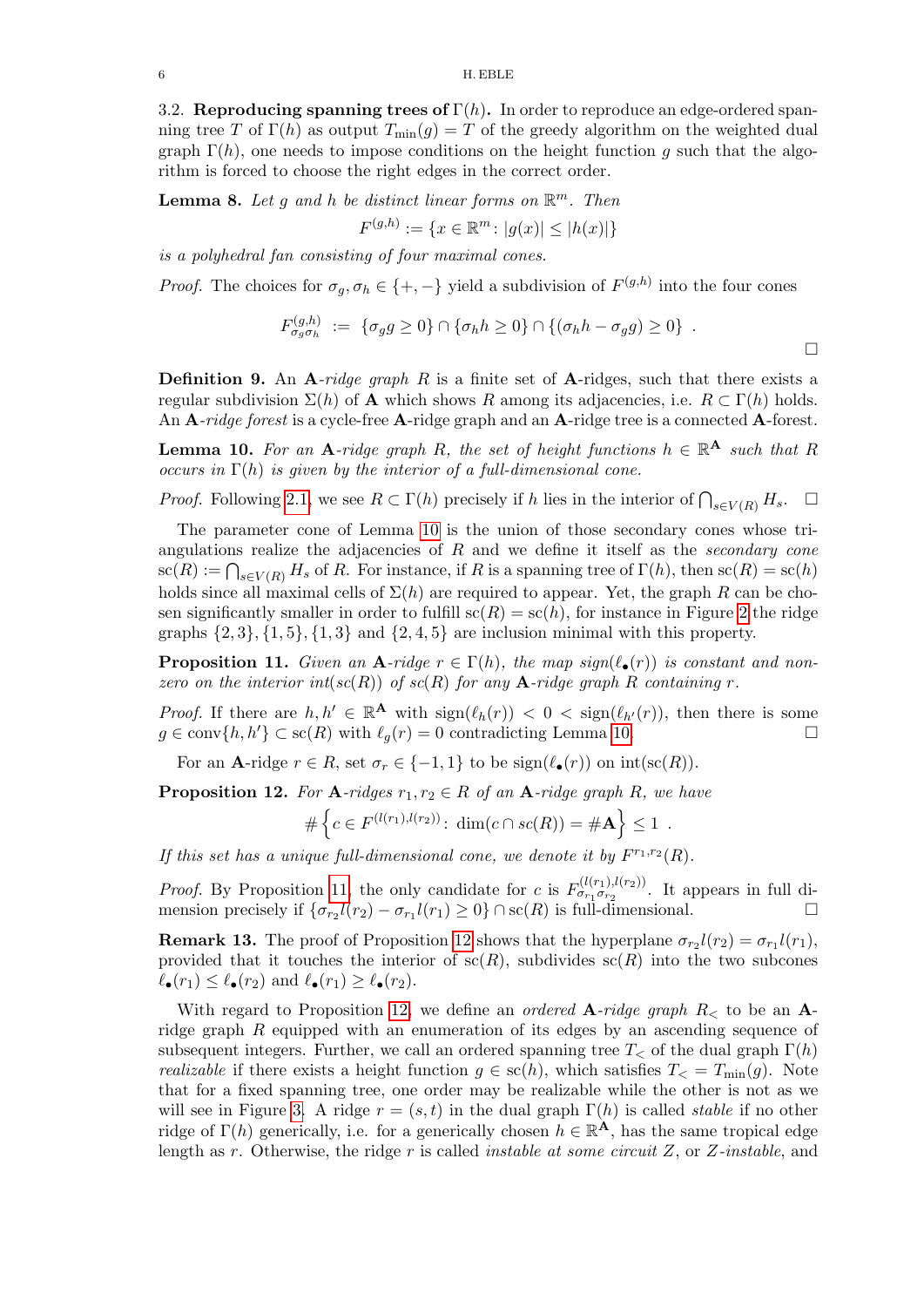its fundamental circuit Z needs to occur within some other ridge in this case, cf. Lemma [4](#page-4-1) and Remark [6.](#page-4-3) For instance, if Z-instable ridges do not receive subsequent integers in the edge order, the tree is not realizable. Hence any set of Z-instable ridges has an interval of integers as instability range.

**Definition 14.** For a generic height function  $h \in \mathbb{R}^{\mathbf{A}}$  and a realizable ordered spanning tree  $T_{\leq}$  of  $\Gamma(h)$ , let the *MST-cone*  $\mathcal{K}(T_{\leq})$  of  $T_{\leq}$  be given by

$$
\mathcal{K}(T_{<}):=\{g\in\mathrm{sc}(h):g\text{ is generic and }T_{\min}(g)=_{\Diamond}T_{<} \}\subset\mathbb{R}^{\mathbf{A}}
$$

as the set of all height functions g on **A** such that the greedy algorithm on  $\Gamma(g)$  possibly chooses  $T<sub>0</sub>$  as minimum spanning tree. This is reflected in the notation  $T_{\text{min}}(g) = \delta T<sub>0</sub>$  as adaption from modal logic.

The K in the notation of the MST-cone goes back to Kruskal, who described in [\[21\]](#page-13-14) the greedy algorithm in the graph context, today known as Kruskal's algorithm, with regard to the travelling salesperson problem (TSP). In fact, minimum spanning trees have been used ever since in heuristics and approximations for the TSP, see e.g. [\[12,](#page-13-15) [13\]](#page-13-16). In the current paper, we only consider edge weights which are dictated by geometric relations in tropical hypersurfaces. As such, the framework as described in Definition [3](#page-3-2) is linear.

In the sequel we will show that  $\mathcal{K}(T_{\leq})$  is a full-dimensional polyhedral subcone of the secondary cone sc(h) of  $\Sigma(h)$ . By Proposition [12,](#page-5-2) every edge of  $T_{\leq}$  contributes at most one linear hyperplane to  $\mathcal{K}(T_{<})$  and the MST-cones give rise to a fan structure.

# 4. AN ALGORITHM FOR COMPUTING  $\mathcal{K}(T_{<})$

<span id="page-6-0"></span>Let us fix a realizable ordered spanning tree  $T_<(r_1,\ldots,r_m)\subset \Gamma(h)$  for some generic height function  $h \in \mathbb{R}^{\mathbf{A}}$ . For  $v = 0, \ldots, m$  we define  $T_v := (r_1, \cdots, r_v)$  to be the tree with the same node set as T but only with edges  $r_1, \ldots, r_v$  inserted. Further, we set

$$
c(T_v) := \{ e \in E(\Gamma(h)) \setminus E(T_v) \colon T_v \cup e \text{ contains a circuit} \}
$$

and we define the  $r_v$ -relevant edges  $H(r_v)$  to be

$$
H(r_v) := E(\Gamma(h)) - E(T_v) - c(T_v) .
$$

Thus, the edges in  $H(r_v)$  are precisely the edges in  $\Gamma(h)$  which do not close a circuit in  $T_v$ . We say that an edge  $r \in \Gamma(h)$  is relevant for  $r_v$  if r lies in  $H(r_v)$ . Further, for every edge  $r \in E(\Gamma(h)) \setminus T$  there is a unique minimal *relevance index*  $i(r) < m$  such that r is relevant for  $T_{i(r)-1}$  but irrelevant for  $T_{i(r)}$ . In this case we call  $\underline{r} = r_{i(r)}$  the cut edge of r.

Example (Example of Figure [2](#page-4-0) continued.). In Figure [2,](#page-4-0) edge 4 is relevant for the edges 0, 1 and 2. Once edge 3 is added, edge 4 closes a circuit in the tree  $\{0, 1, 2, 3\}$ . Thus  $i(4) = 4$  and edge 3 is the cut edge for edge 4.

In order to cut the MST-cone  $\mathcal{K}(T_{\leq})$  out of sc(h) along Proposition [12,](#page-5-2) we need to consider two kinds of conditions. First, the  $(m-1)$  in-tree conditions are given by

$$
\ell_{\bullet}(r_1) \leq \ell_{\bullet}(r_2) \leq \ell_{\bullet}(r_3) \leq \cdots \leq \ell_{\bullet}(r_{m-1}) \leq \ell_{\bullet}(r_m) .
$$

Second, for any  $r \in E(\Gamma(h)) \setminus T$ , we make sure that the greedy algorithm never choses r by requiring the *cut-edge condition*  $\ell_{\bullet}(r) \leq \ell_{\bullet}(r)$ . As a consequence, the number of facets of  $\mathcal{K}(T)$  is always lower than  $\#E(\Gamma)$  and in practice, the actual number of facets is almost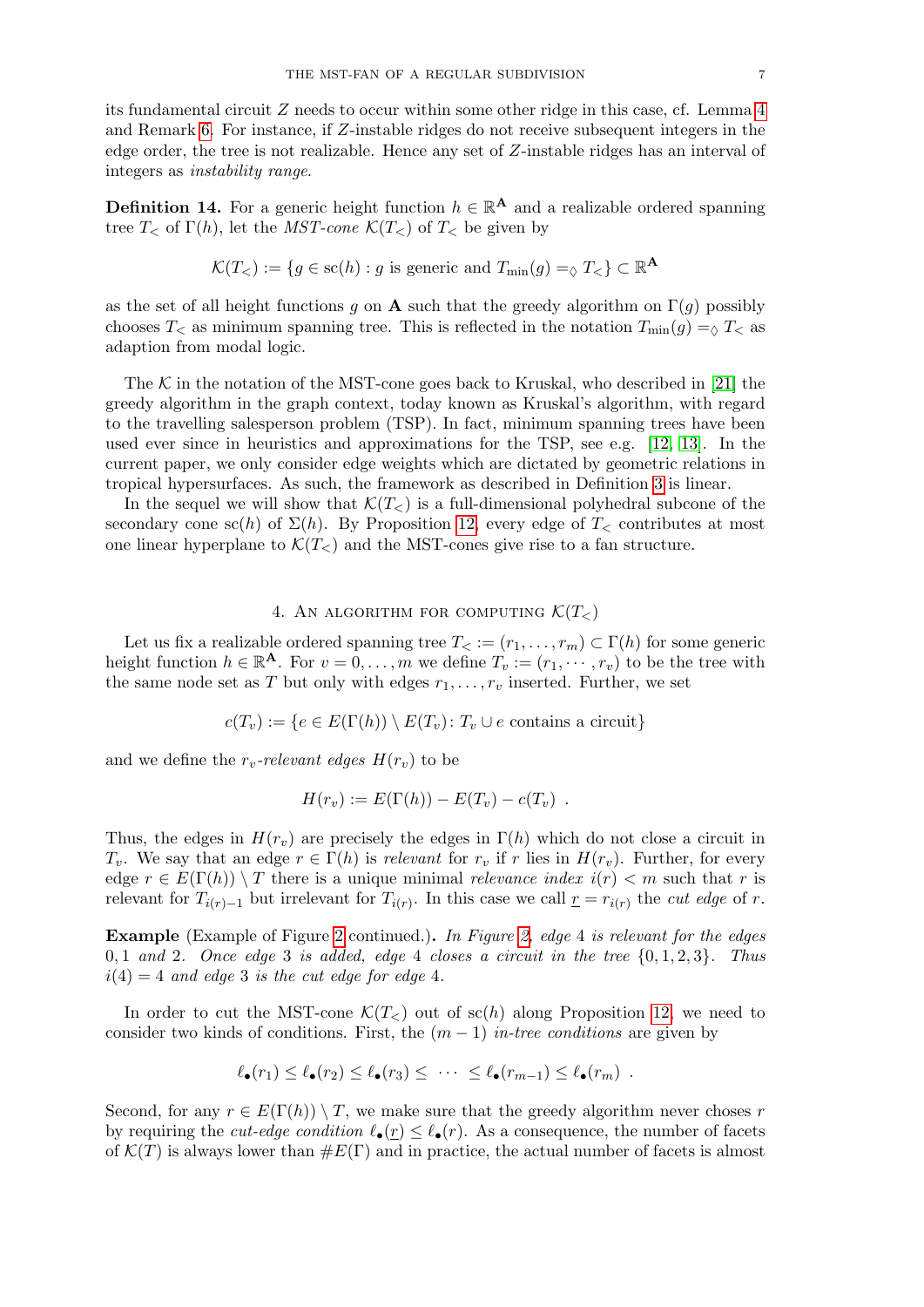always a lot lower since for instance by Remark [6](#page-4-3) some of the in-tree conditions might be redundant due to multiple occurrences of instability ranges.

| <b>Algorithm 1:</b> Compute the MST-cone $\mathcal{K}(T_<)$                                                |                                   |  |  |
|------------------------------------------------------------------------------------------------------------|-----------------------------------|--|--|
| Input:                                                                                                     |                                   |  |  |
| (1) a generic height function $h \in \mathbb{R}^{\mathbf{A}}$                                              |                                   |  |  |
| (2) the secondary cone $\operatorname{sc}(h)$ of h                                                         |                                   |  |  |
| (3) a realizable ordered spanning tree $T_<= (r_1,\ldots,r_m) \subset \Gamma(h)$                           |                                   |  |  |
| <b>Output:</b> the MST-cone $\mathcal{K}(T_<) = \{g \in \mathbb{R}^{\mathbf{A}} : T_{\min}(g) = \infty \}$ |                                   |  |  |
| MST-cone                                                                                                   |                                   |  |  |
| $C \longleftarrow \mathbb{R}^{ \mathbf{A} }$<br>1                                                          |                                   |  |  |
| 2   for $k = 1, , m - 1$ do                                                                                |                                   |  |  |
| $\mid C \longleftarrow C \cap F^{r_k,r_{k+1}}(T)$<br>$\bf{3}$                                              | // Add $(m-1)$ in-tree conditions |  |  |
| for $r \in E(\Gamma(h)) \setminus E(T)$ do<br>$\overline{\mathbf{4}}$                                      |                                   |  |  |
| $\mid C \longleftarrow C \cap F^{\underline{r},r}(T)$<br>5 <sup>5</sup>                                    | // Add cut-edge conditions        |  |  |
| return $C \cap sc(h)$<br>6                                                                                 |                                   |  |  |

<span id="page-7-2"></span><span id="page-7-1"></span>**Proposition [1](#page-7-1)5.** Algorithm 1 outputs  $\mathcal{K}(T_{<})$ , which is indeed a full-dimensional cone.

*Proof.* The set of in-tree and cut-edge conditions is necessary and sufficient for  $T$  to pos-sibly appear as output of the greedy algorithm, and defines a cone by Proposition [12.](#page-5-2)  $\Box$ 

Let  $m_*$  be the number  $\#E(\Gamma(h))$  of edges of  $\Gamma(h)$  and let  $v_*$  be the number  $\#V(\Gamma(h))$ of its vertices. In the discussion from Section [2.1](#page-2-1) and in the proof of Lemma [8,](#page-5-3) we see that the linear forms  $l_{\bullet}(r_1), \ldots, l_{\bullet}(r_m)$  are byproducts of the secondary cone computation. Concerning the relevance indices needed in the second for-loop of Algorithm [1,](#page-7-1) every edge which is not in the spanning tree needs at most m cycle checks on subgraphs of  $\Gamma(h)$ , which takes  $\mathcal{O}(m_* + v_*)$  each using depth-first search. Thus, the complexity of Algorithm [1](#page-7-1) adds up to  $\mathcal{O}(m_*^2 + m_* v_*)$ . Concerning the quantities  $m_*$  and  $v_*$ , for  $\mathbf{A} = \{0,1\}^n$ the *n*-dimensional unit cube the estimate  $2^{n} - n \leq v_* \leq n!$  follows from [\[6,](#page-12-1) Theorem 2.6.1], where  $2^{n} - n = v_{*}$  holds precisely if  $\Gamma(h)$  is a tree, and we have the bound  $m_{*} \leq$ 1  $\frac{1}{2}(n+1)! - n(2^{n-1} - n + 1)$  $\frac{1}{2}(n+1)! - n(2^{n-1} - n + 1)$  $\frac{1}{2}(n+1)! - n(2^{n-1} - n + 1)$ . In a variant of Algorithm 1 where any ordered input tree  $T_{\leq} \subset \Gamma(h)$  is allowed, in order to verify its realizability one additionally needs to ensure that the cone  $C \cap \mathrm{sc}(h)$  in line [6](#page-7-2) is full-dimensional.

We remark that if  $T_{\leq}$  is realizable and has only stable edges as in Figure [2,](#page-4-0) then the interior  $\mathcal{K}(T_{\leq})$  describes the locus where the greedy algorithm has only one possibility for choosing a minimum spanning tree of  $\Gamma(h)$ , i.e.  $\text{int}(\mathcal{K}(T_<)) = \{g \in \text{sc}(h): T_{\text{min}}(g) = T_< \}.$ If  $T_{\leq}$  has instable edges, the greedy algorithm on  $g \in \mathcal{K}(T_{\leq})$  may possibly choose minimum spanning trees whose edge sets differ from  $E(T_<)$ . However, the tree  $T_<$  is among the candidates for the optimum and the other outcomes can be controlled.

**Proposition 16.** Let  $T_{\leq} = \sqrt{\frac{T_{min}(h)}{T_{\leq}}}$  and  $T_{\leq}' = \sqrt{\frac{T_{min}(h)}{T_{\leq}}}$  be two valid outputs of the greedy algorithm for the same height function h. Then each stable edge of  $T_{\leq}$  also appears in  $T_{\leq}$ .

*Proof.* Assume that the stable edge  $r = \{s, t\} \in E(T_{\le})$  does not appear in  $T'_{\le}$ , i.e. it closes a cycle when considered to be added to the forest  $\widetilde{T}_{\leq} \subset T_{\leq}$ . Then every s-t path in  $\widetilde{T}'_{\leq}$  uses instable edges  $r_I$  of  $T'_{\leq}$  which are not in  $T_{\leq}$ . These edges themselves close cycles in some subtree of  $T<sub>5</sub>$  of  $T<sub>6</sub>$ . Replacing each of the  $r<sub>I</sub>$  by a path in  $T<sub>6</sub>$  implies that the nodes s and t belong to the same component of  $\widetilde{T}_{\leq}$  before r is added. Contradiction.  $\Box$ 

We now define the MST-fan  $\mathcal{K}(h)$  of h to be the collection of all MST-cones  $\mathcal{K}(T<sub>></sub>)$ where  $T_{\leq}$  runs through the realizable ordered spanning trees of  $\Gamma(h)$ .

<span id="page-7-0"></span>**Theorem 17.** Let  $\Sigma(h)$  be a regular triangulation of the point configuration A. The MST-fan  $\mathcal{K}(h)$  is a pure fan in  $\mathbb{R}^{\mathbf{A}}$  with full support supp $(\mathcal{K}(h)) := \bigcup_{c \in \mathcal{K}(h)} c = sc(h)$ .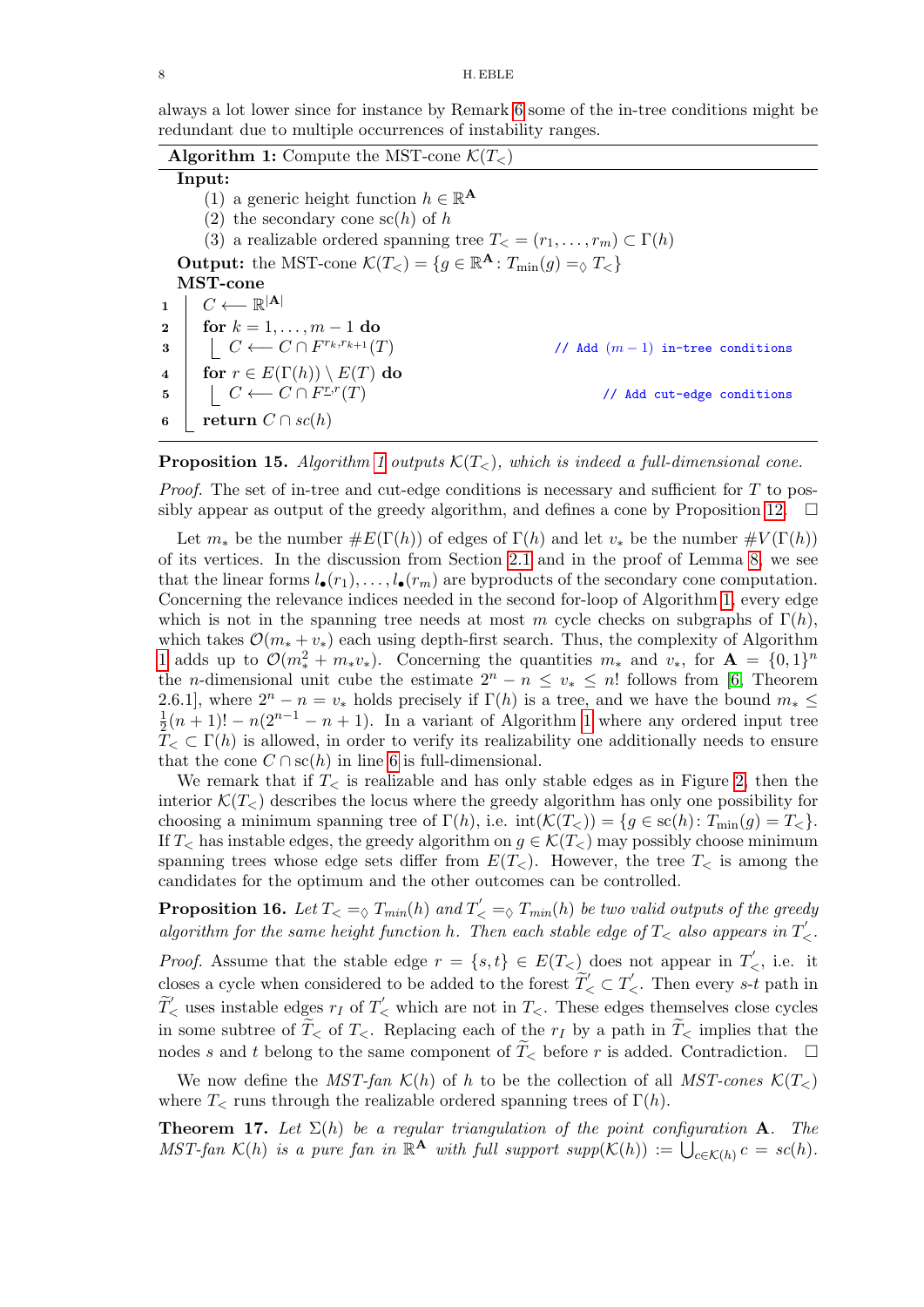Two height functions  $f, g \in sc(h)$  are in the same cone of  $\mathcal{K}(h)$  if and only if the greedy algorithm possibly produces the same spanning tree on  $\Gamma(f)$  and  $\Gamma(g)$ , i.e. precisely if there is an ordered spanning tree  $T<\infty$  of  $\Gamma(h)$  with  $T_{min}(f) = \infty$   $T<\infty$   $T_{min}(g)$ .

*Proof.* If  $\mathcal{K}(T_{<} )$  and  $\mathcal{K}(T_{<} )$  meet, then by Remark [13](#page-5-4) their intersection is induced by some commonly active edge inequalities and therefore it is a face of both  $\mathcal{K}(T)$  and  $\mathcal{K}(T')$ . The bijectivity is a consequence of Proposition [12.](#page-5-2)

For further study, we might also consider subfans of the form  $\mathcal{K}(T) = \cup \mathcal{K}(T_<)$  collecting all realizable orders on a fixed tree T.

Example (Example of Figure [2](#page-4-0) continued). The spanning tree we previously considered reads  $T_{\leq} = T_{min}(h) = (0, 1, 2, 3, 5)$ . Its MST-cone  $\mathcal{K}(T_{\leq})$  has four facets given by the four in-tree conditions  $0 < 1 < 2 < 3 < 5$ . The facets  $(0 < 1), (3 < 5)$  and  $(2 < 3)$  meet the interior of  $sc(h)$ , whereas the facet  $(1 < 2)$  lies in the boundary of  $sc(h)$ , i.e. no tree with the reversed condition  $2 < 1$  is realizable. In Figure [3](#page-8-0) the dotted lines describe the intersection of  $\mathcal{K}(\{0, 1, 2, 3, 5\})$  and  $\mathcal{K}(\{0, 1, 3, 4, 5\})$ , which lies in the hyperplane  $\ell_{\bullet}(2)$  =  $\ell_{\bullet}(4)$ . The supports of the fans  $\mathcal{K}(\{0, 1, 2, 3, 5\})$  and  $\mathcal{K}(\{0, 1, 3, 4, 5\})$  are two adjacent full-dimensional cones.

<span id="page-8-0"></span>

FIGURE 3. The intersection of  $\mathcal{K}(\{0, 1, 2, 3, 5\})$  and  $\mathcal{K}(\{0, 1, 3, 4, 5\})$ , cf. Figure [2.](#page-4-0) The dual graph  $\Gamma(h)$  has five spanning trees, each necessarily featuring edge 5 and leaving out one of the other five edges. As a computation shows, the only realizable ordered spanning trees arise as orders on the trees  $\{0, 1, 2, 3, 5\}$  (white nodes) and  $\{0, 1, 3, 4, 5\}$  (black nodes). Hence, from  $5 \cdot 5! = 600$  possible ordered spanning trees of  $\Gamma(h)$ , only  $\frac{1}{12} \cdot 600 = 50$ are realizable. The thick subgraph on the upper left corresponds to the subfan of  $\mathcal{K}(h)$  leaving edge 5 fixed and the hyperplane  $\ell_{\bullet}(2) = \ell_{\bullet}(4)$  is indicated by the dotted blue line segments. All computations were done using polymake [\[11\]](#page-13-17).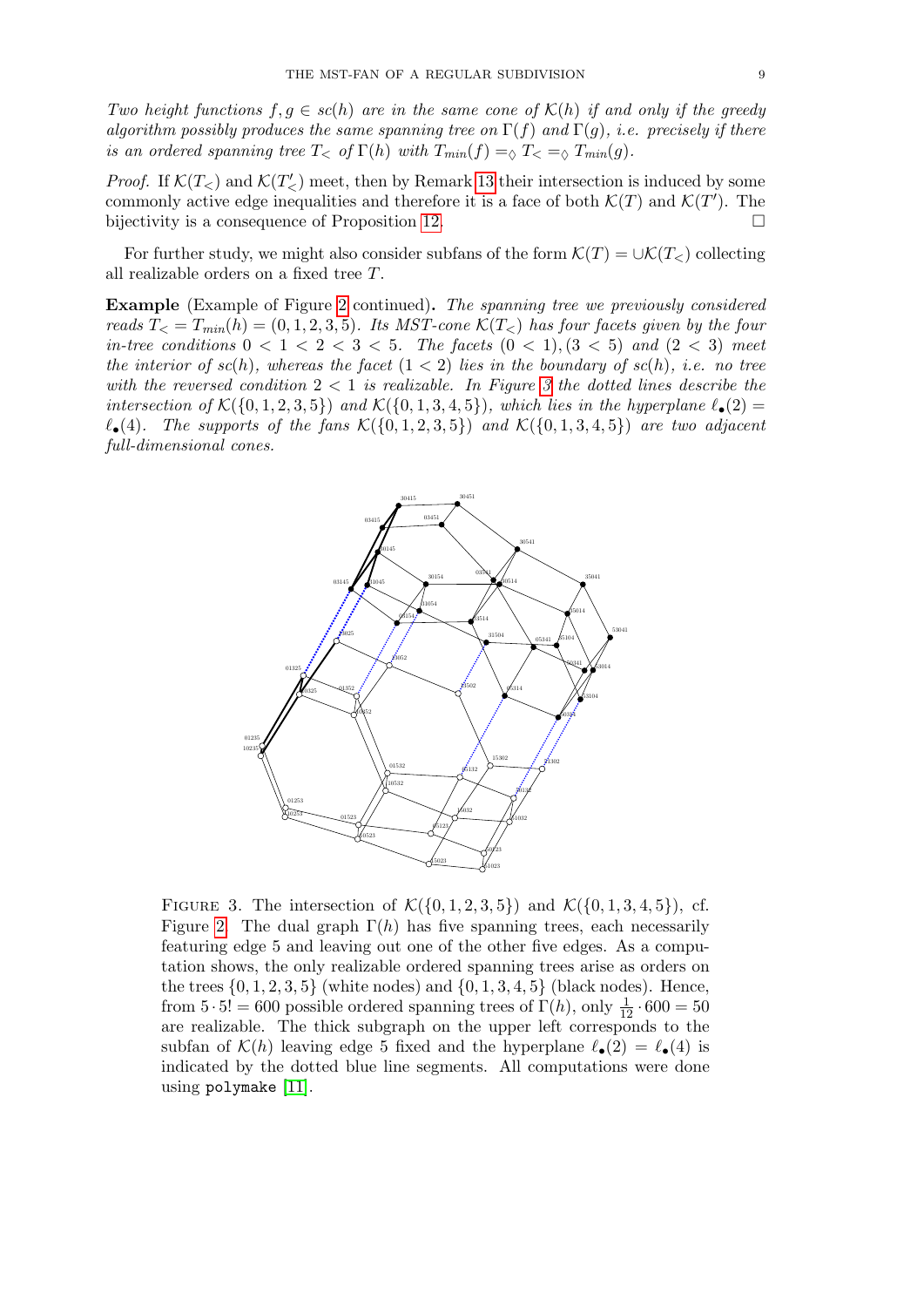### <span id="page-9-0"></span>10 H. EBLE

### 5. Permutation groups acting on tree orders

Fix a realizable ordered spanning tree  $T_< := (r_1, \ldots, r_m) := T_{\min}(h) \subset \Gamma(h)$ . As explained in Section [3,](#page-3-0) every instable edge  $r_k$  of  $T_<$  has an interval  $I_k := [i, i + j]$  with  $i \leq k \leq i+j$ , positive length j and integer endpoints as its instability range, i.e. where the linear forms  $\ell_{\bullet}(r_i) = \ldots = \ell_{\bullet}(r_{i+j})$  coincide, cf. Remark [6.](#page-4-3) We may define the instability ranges of stable edges to be the singleton sets depicting their index in the edge order. This convention yields a partition of  $\{1, \ldots, m\}$  into an ordered collection  $I(T_{\leq})$  of  $w \leq m$ instability ranges. Note that in practice, occurences of instability ranges of positive length are frequently encountered in dimension  $n \geq 4$ , even several of them in the same tree.

Now, the permutation group  $G := \mathcal{P}(w)$  naturally acts on  $I(T_<)$ . For a fixed permutation  $\sigma \in G$ , let  $\mathfrak{m}(\sigma)$  be the minimum number of adjacent transpositions that the permutation  $\sigma$  can be decomposed into.

**Proposition 18.** Let  $\sigma \in G$  and let the partitions  $I(T_{\leq})$  and  $\sigma I(T_{\leq})$  of  $\{1, \ldots, m\}$  both be realizable, the latter by the tree  $\sigma T_{\leq}$ . If the MST-cones  $\mathcal{K}(T_{\leq})$  and  $\mathcal{K}(\sigma T_{\leq})$  intersect in codimension k, then  $\mathfrak{m}(\sigma) < k+1$  holds. In particular, if the MST-cones  $\mathcal{K}(T_{<})$  and  $\mathcal{K}(\sigma T_{\leq})$  share a common facet, then  $\sigma$  is an adjacent transposition.

*Proof.* Each adjacent transposition reverts one non-empty in-tree condition.  $\Box$ 

**Remark 19.** Let  $\tau$  be an adjacent transposition. Then  $\dim(\mathcal{K}(T_<)\cap\mathcal{K}(\tau T_<))$  may be of codimension less than one, since there might be cut-edge conditions in the first place which change their direction when reverting an in-tree condition.

## 6. Matroids and Bergman fans

<span id="page-9-1"></span>6.1. **Bergman fans.** We follow [\[1\]](#page-12-6) in our presentation. Let  $\mathcal{M} = (E, \mathcal{B})$  be a matroid. Any  $w \in \mathbb{R}^E$  can be seen as a *valuation* of bases by setting  $w(B) = \sum_{b \in B} w(b)$  for any base  $B \in \mathcal{B}$ . The *initial matroid*  $\mathcal{M}_w$  is the matroid on the same ground set E with bases given precisely by those  $B \in \mathcal{B}$ , whose evaluation  $w(B)$  is minimal among all evaluations of bases in B. The Bergman fan  $\mathfrak{B}(\mathcal{M})$  is the set of all  $w \in \mathbb{R}^E$  such that the initial matroid  $\mathcal{M}_w$ has no loops. For instance, if we fix some undirected graph G, then  $\mathfrak{B}(\mathcal{M}(G))$  is the set of all edge weights  $w \in \mathbb{R}^{E(G)}$  such that any edge of G lies in some w-minimum spanning tree of G. On  $\mathfrak{B}(M)$  there are two established fan structures. First, the *coarse subdivision* considers  $v, w \in \mathbb{R}^{\hat{E}}$  to be equivalent if their initial matroids  $\mathcal{M}_v$  and  $\mathcal{M}_w$  coincide. It is the coarsest possible fan structure on  $\mathfrak{B}(\mathcal{M})$ . Second, any valuation  $w \in \mathbb{R}^E$  gives rise to a flag  $\mathcal{F}(w) := \{ \emptyset =: F_0 \subset F_1 \subset \ldots F_{k+1} := E \}$  of subset of E, such that w is constant on each  $F_i \backslash F_{i-1}$  and is strictly increasing with i, i.e.  $w(x) < w(y)$  for any  $x \in F_i$ and  $y \in F_{i+1} \setminus F_i$ . The *fine subdivision* of  $\mathfrak{B}(\mathcal{M})$  considers valuations  $v, w \in \mathbb{R}^E$  to be equivalent if their flags  $\mathcal{F}(v)$  and  $\mathcal{F}(w)$  coincide. The mere set  $\mathfrak{B}(\mathcal{M}(G)) \subset \mathbb{R}^E$  is also called the *tropical linear space* trop( $\mathcal{M}$ ) of the matroid  $\mathcal{M}$ .

An important attribute of matroid theory is that there are several ways, called *cryp*tomorphisms, to define a matroid, all being equivalent but not in an obvious way. For instance, one may use *rank functions* to do so. Given a matroid  $\mathcal{M} = (E, \mathfrak{I})$  with inde-pendence system J, cf. Section [3.1,](#page-3-3) the rank  $\rho(A)$  for any subset  $A \subset E$  is defined to be the maximal cardinality of an independent set lying inside  $A$ . A flat of  $M$  is a subset of  $F \subset E$  such that  $\rho(F \cup \{x\}) > \rho(F)$  holds for any  $x \notin F$ . The set of flats of M forms a geometric lattice which fully describes the combinatorics of  $M$ , i.e. giving the lattice of flats is another way to cryptomorphically define matroids.

**Proposition 20.** [\[1,](#page-12-6) Theorem 1] The fine subdivision realizes the lattice of flags of  $M$ .

In other words, a flag F of subsets of E can be written as  $\mathcal{F}(w)$  for some  $w \in \mathbb{R}^E$ precisely if every member of F is a flat of M. Hence, the faces of  $\mathfrak{B}(\mathcal{M})$  are given by  $pos(e_{F_0}, \ldots, e_{F_{k+1}})$  where  $F_0 \subset \ldots \subset F_{k+1}$  is a chain of flats of M.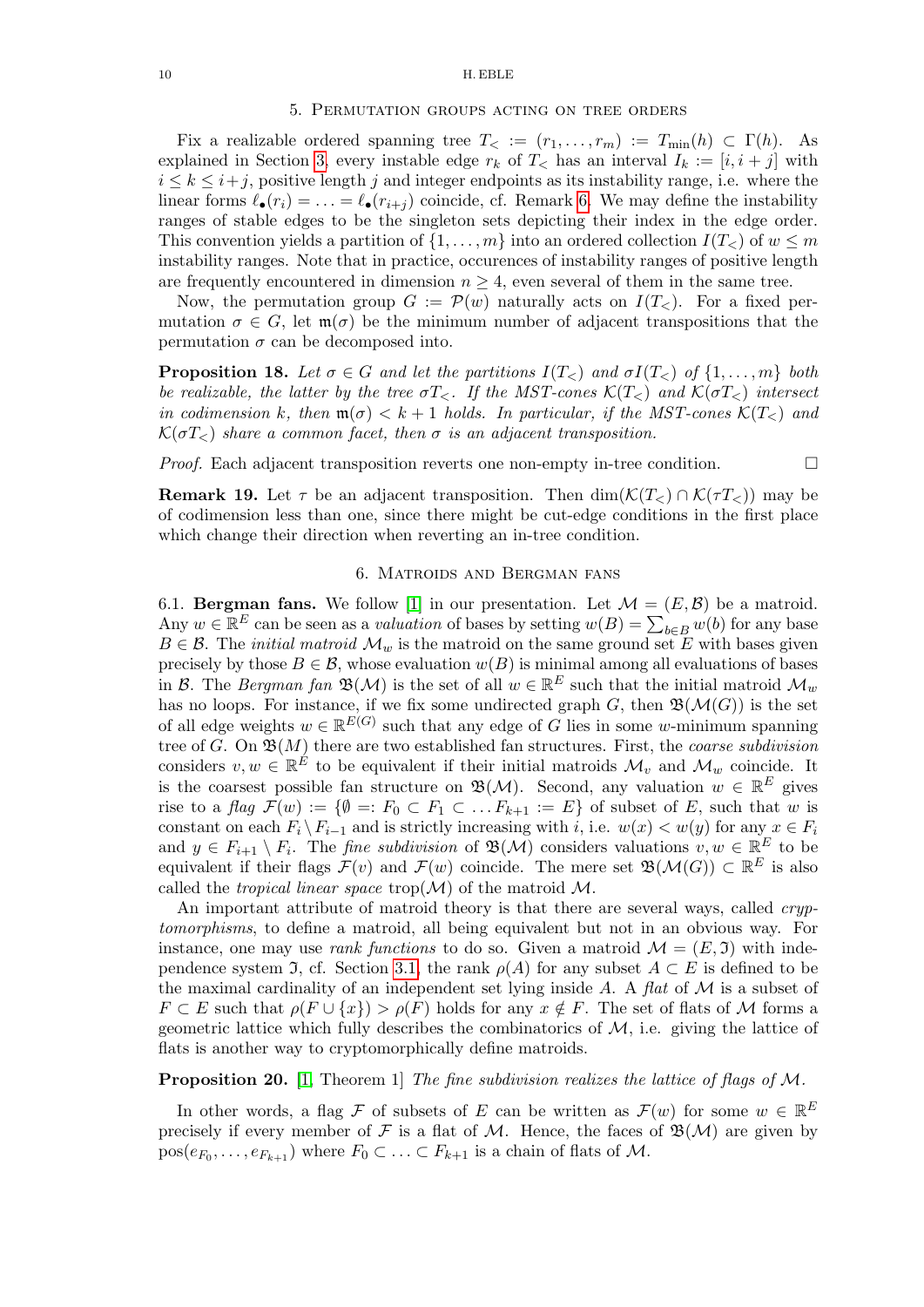6.2. The MST-fan as part of a Bergman fan. Let again  $A \subset \mathbb{R}^n$  be a finite point configuration and let  $h: \mathbf{A} \to \mathbb{R}$  be a height function on **A**. We consider the dual graph  $G := \Gamma(h) \subset \Sigma(h)$  and the cycle matroid  $\mathcal{M}(G)$ . Consider the map

$$
l: \mathbb{R}^{\mathbf{A}} \longrightarrow \mathbb{R}^{E(G)}
$$

$$
h \longmapsto (\ell_h(r))_{r \in E(G)}
$$

.

Since the graph  $G$  is naturally weighted by the tropical edge lengths, one may consider the restriction  $\hat{\mathfrak{B}}(\mathcal{M}(G)) := \{ w \in l(\mathbb{R}^{\mathbf{A}}) : \mathcal{M}(G)_w \text{ has no loops} \}, \text{ where we only allow }$ tropical edge lengths as valuations.

A collection  $\mathcal{C} = \{ \mathcal{K}(T^{(\mathcal{C}_i)}) \}$  of maximal cones in  $\mathcal{K}(h)$  is called G-saturating if the ordered spanning trees  $T^{(\mathcal{C}_i)}$  cover G, i.e. if  $E = \cup_i E(T^{(\mathcal{C}_i)})$  holds. Let  $C \subset \mathbb{R}^{\mathbf{A}}$  be the polyhedral complex with cells  $\bigcap \mathcal{K}(T^{(\mathcal{C}_i)})$  where C runs through the G-saturating collections.

**Corollary 21.** The map l embeds the complex C into  $\mathfrak{B}(\mathcal{M})$  with image  $\mathfrak{B}(\mathcal{M}(G))$ . The induced fine subdivision on  $\mathfrak{B}(\mathcal{M}(G)) \subset \mathfrak{B}(\mathcal{M}(G))$  comes from the cones  $\mathcal{K}(T_{<})$ , whereas the coarse subdivision is perceived by dropping the order and considering  $\mathcal{K}(T) = \cup \mathcal{K}(T_<)$ .

**Example.** In Figure [3,](#page-8-0) the coarse subdivision induced on  $\mathfrak{B}(\mathcal{M}(G))$  corresponds to the dotted blue part given by the hyperplane  $\ell_{\bullet}(2) = \ell_{\bullet}(4)$  and is therefore trivial. There are eight distinct dotted blue line segments and they constitute the fine subdivision.

## 7. Application in population genetics: epistasis and spanning trees

<span id="page-10-0"></span>7.1. Regular subdivisions and epistatic weights. Epistatic filtrations are introduced in [\[8\]](#page-13-6) and [\[9\]](#page-13-7) to track significant epistatic interactions in a fitness landscape  $(A, h)$ . There, the function  $h: \mathbf{A} \to \mathbb{R}$  is an experimentally obtained genotype-phenotype map on a biallelic (or multiallelic) *n*-loci genotype set  $\mathbf{A} = \{0,1\}^n$ , resp.  $\mathbf{A} = \text{vert}(\prod_i \Delta_i)$  in the multiallelic case. As in the biology literature can be found [\[10\]](#page-13-18), an affinely independent genotype subsystem  $r = \{v_i : i \in I\} \subset \mathbf{A}$  is called an *epistatic interaction* if the lifted genotype set  $r^h = \{(v_i, h(v_i)) : i \in I\} \subset \mathbf{A}^h \subset \mathbb{R}^{n+1}$  is affinely independent as well.

A special kind of epistatic interactions can be indicated by A-bipyramids, or A-ridges, i.e. pairs  $(s, t)$  of adjacent *n*-simplices  $s = \text{conv}\{v_1, \ldots, v_{n+1}\}\$  and  $t = \text{conv}\{v_2, \ldots, v_{n+2}\}\$ with vertices  $v_i \in \mathbf{A}$ , sharing a common facet. The *epistatic weight*  $e_h(s,t)$  of the bipyramid  $r = (s, t)$  measures the degree of non-additivity of h on r and is defined in [\[9\]](#page-13-7) as

$$
e_h(r) := e_h(s, t) := L_h(s, t) \cdot \lambda(s, t)
$$

with  $\lambda(s, t) := \text{nvol}(A \cap B) / (\text{nvol}(A) \cdot \text{nvol}(B))$ , which doesn't depend on h. Thus, the bipyramid r is an epistatic interaction precisely if  $e_h(r) > 0$ .

Bipyramids occur in a regular triangulation  $\Sigma(h)$  as adjacent maximal cells. The transfer from the regular subdivision  $\Sigma(h)$  to an according biological statement is now made via the following linear optimization problem  $LP(h, w)$ , introduced in [\[2\]](#page-12-0):

<span id="page-10-1"></span>
$$
(LP(h, w)) \quad \text{maximize} \quad h \cdot p \\ \text{subject to} \quad p \in \Delta_{2^n} \text{ and } \rho(p) := \sum_{v \in \mathbf{A}} p(v)v = w \enspace,
$$

for some given *allele frequency*  $w \in [0, 1]^n$  and with decision variable p ranging over all *relative populations*  $p \in \Delta_{2^n} = \{p \in \mathbb{R}^{\mathbf{A}} : \sum p_i = 1\}$  on  $\mathbf{A} = \{0, 1\}^n$ , presented here in the biallelic case only. Since h is experimentally obtained and hence generic, there is a unique optimal solution  $p^*(h, w) \in \rho^{-1}(w) \subset \Delta_{2^n}$  of  $(\text{LP}(h, w))$ . The map

$$
h^* \colon [0,1]^n \to \mathbb{R}
$$

$$
w \mapsto h \cdot p^*(h, w)
$$

equals the convex support function  $f_{\Sigma(h)}$  from Remark [1](#page-2-2) and therefore its linear regions coincide with the maximal simplices of  $\Sigma(h)$ . Further, given s and t as above as cells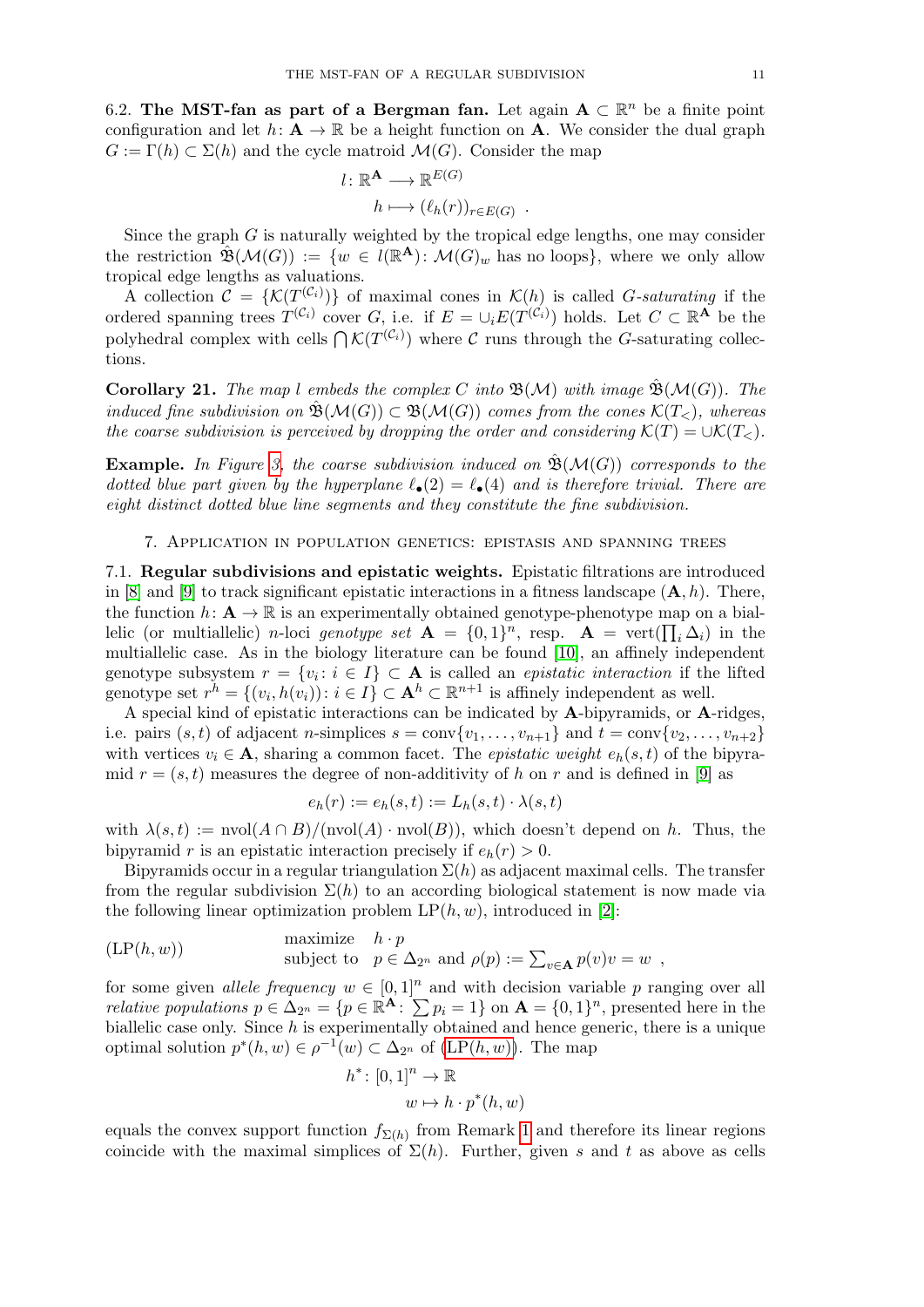in  $\Sigma(h)$ , the quantity  $e_h(s,t)$  measures the degree to which the exposed vertex  $v_1$  resp.  $v_{n+2}$  has a lower than expected phenotype assuming that h extends affinely from t resp. s to the bipyramid  $(s, t)$ . In this sense  $e_h(s, t)$  measures negative epistasis, cf. [\[25\]](#page-13-19). The polyhedral subdivision  $\{\rho^{-1}(A): A$  maximal simplex of  $\Sigma(h)\}$  of  $\Delta_{2^n}$  now stratifies  $\Delta_{2^n}$ into fittest populations with respect to varying allele frequencies.

<span id="page-11-1"></span>7.2. Epistatic filtrations. The epistatic filtration of h serves as a tool to separate data noise from significant epistatic signal. It operates on the ascendingly ordered  $e_h$ -weighted dual graph  $\Gamma(h)$ . Here, we explicitely interpret the nodes of  $\Gamma(h)$  as simplices in  $\mathbb{R}^n$ .

Geometrically, the set  $\sum_0$  of maximal cells of  $\Sigma(h)$  yields a decomposition of  $[0,1]^n$ into  $\#V(\Gamma(h))$  simplicial cells and marks the zero signal starting point of the filtration process. Assume  $\sum_{k-1}$  is given as a cellular decomposition of the genotope  $[0, 1]^n$  and the k-th edge reads  $r_k = (s_k, t_k)$ . The decomposition  $\sum_k$  is now constructed by unifying the cells  $c_{ks}$  and  $c_{kt}$  of  $\sum_{k-1}$  which contain  $s_k$  resp.  $t_k$ . If one has  $c_{ks} \neq c_{kt}$ , the edge  $r_k$ is called critical since the epistatic information can be considered as irredundant in this case. The *epistatic filtration* of  $h$  is the collection of all critical edges. In the biological context, late cell agglutinations reflect strong epistatic effects and, since dual graphs are connected, the critical edge with the highest epistatic weight always glues a two-cell split, cf. Figure  $2(B)$ .

**Lemma 22.** Epistatic filtrations are precisely the minimum spanning trees of  $\Gamma(h)$ .

Proof. The geometric process depicted in [7.2](#page-11-1) describes the greedy algorithm on the underlying weighted dual graph  $\Gamma(h)$ .

As described in [\[9,](#page-13-7) Section 3.3], each epistatic filtration of h gives rise to a unique rooted binary tree  $\mathcal{T}(h)$  with leaves labeled by the maximal cells of the regular triangulation  $\Sigma(h)$ . In the biological context, one refers to such trees with a fixed number of labeled leaves as *phylogenetic trees.* Moreover, there is a natural distance function on the leaf set of  $\mathcal{T}(h)$ measuring genetic distances, which is given by the unique path lengths in the corresponding minimum spanning tree inside  $\Gamma(h)$ .

#### 8. COMPUTATIONS

<span id="page-11-0"></span>An extensive study about which trees are realizable as minimum spanning trees inside some dual graph  $\Gamma(h)$  demands for an encoding of the regular triangulations of the underlying polytope. Thus, we need to look at classes of polytopes with known secondary fan. These are the *totally splittable polytopes*, introduced and studied in [\[14\]](#page-13-20), whose regular subdivisions arise exclusively as refinements of splits, i.e. subdivisions with exactly two cells. Totally splittable polytopes comprise simplices, polygons, regular cross polytopes, and prisms and joins over simplices. The code used for the following computations can be found on the author's webpage <https://holgereble.github.io/>.

# 8.1. Case study I: polygons,

**Proposition 23.** Let  $P_n$  be an n-gon. The MST-fan structure, neglecting tree orders, is the same as the secondary fan structure.

*Proof.* As the discussion in [\[6,](#page-12-1) Section 1.1] shows, the dual graph of a triangulation of  $P_n$ is itself a tree.

8.2. Case study II: totally splittable polytopes. Let  $\Pi P_n$  denote the prism  $P_n \times I$ over the n-gon  $P_n$ . Moreover, for any polytope P let  $\Delta^{\text{reg}}(P)$  be the set of all regular triangulations of P and let  $\mathcal{T}(P)$  be the set of all ordered spanning trees that occur inside the dual graph of some regular subdivision of P. Similarly, let  $\mathcal{T}^{\text{real}}(P)$  be the set of those ordered spanning trees, which occur inside some dual graph of  $P$  and which are realizable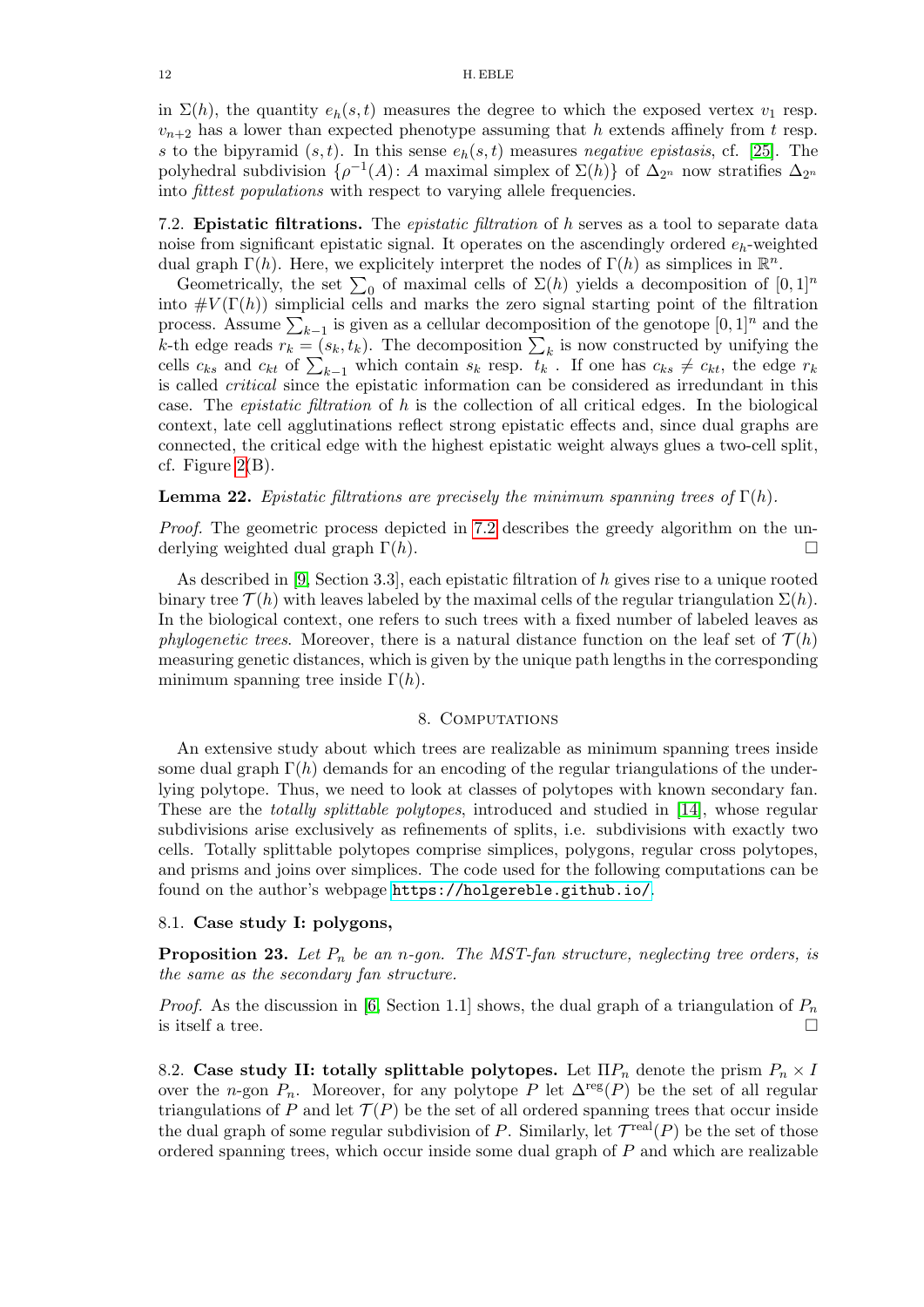

Figure 4. Three out of fourteen triangulations of the hexagon. The number of triangulations of the n-gon  $P_n$  is given by the Catalan number  $C_{n-2}$ , cf. [\[6\]](#page-12-1). The underlying dual graphs are trees with  $(n-3)$  edges. Each of the  $C_4$ -many maximal cones of the secondary fan of  $P_6$ , i.e. the normal fan of a 3-dimensional associahedron, is split by the MST-fan structure into 3! MST-cones according to the permutations of the edge order.

as minimum spanning trees. The following computations were done in polymake [\[11\]](#page-13-17) on an ordinary office machine (Intel Core i7-8700).

| Polytope   | $\#\Delta^{\text{reg}}(P)$ | $\# \mathcal{T}(P)$    | $\#\mathcal{T}^{\text{real}}(P)$ | timings |
|------------|----------------------------|------------------------|----------------------------------|---------|
| $P_5$      | 5                          | $5 \cdot 2! = 10$      | 10                               | 1s      |
| $P_6$      | 14                         | $14 \cdot 3! = 84$     | 84                               | 16s     |
| $P_7$      | 42                         | $42 \cdot 4! = 1008$   | 1008                             | 289s    |
| $P_8$      | 132                        | $132 \cdot 5! = 15840$ | 15840                            | 1.5h    |
| $\Pi P_3$  | 6                          | 12                     | 12                               | 2s      |
| $\Pi P_4$  | 74                         | 37632                  | 4944                             | 3.3h    |
| octahedron | 3                          | 72                     | 24                               | 15s     |

Table 1. Calculating realizable minimum spanning trees. Polytopes with a more complicated secondary fan structure as the 3-dimensional cube  $\Pi P_4$ , which is not totally splittable, feature many non-realizable spanning trees, cf. Figure [3.](#page-8-0)

#### **REFERENCES**

- <span id="page-12-6"></span>[1] Federico Ardila and Caroline J. Klivans. The Bergman complex of a matroid and phylogenetic trees. J. Comb. Theory, Ser. B, 96(1):38–49, 2006.
- <span id="page-12-0"></span>[2] Niko Beerenwinkel, Lior Pachter, and Bernd Sturmfels. Epistasis and shapes of fitness landscapes. Statist. Sinica, 17(4):1317–1342, 2007.
- <span id="page-12-5"></span>[3] Anders Björner, Michel Las Vergnas, Bernd Sturmfels, Neil White, and Gunter M. Ziegler. Oriented Matroids. Encyclopedia of Mathematics and its Applications. Cambridge University Press, 2 edition, 1999.
- <span id="page-12-2"></span>[4] Sarah Brodsky, Michael Joswig, Ralph Morrison, and Bernd Sturmfels. Moduli of tropical plane curves. Res. Math. Sci., 2:Art. 4, 31, 2015.
- <span id="page-12-3"></span>[5] Winfried Bruns and Joseph Gubeladze. Polytopes, rings, and K-theory. Springer Monographs in Mathematics. Springer, Dordrecht, 2009.
- <span id="page-12-1"></span>[6] Jesús A. De Loera, Jörg Rambau, and Francisco Santos. Triangulations. Structures for algorithms and applications, volume 25. Berlin: Springer, 2010.
- <span id="page-12-4"></span>[7] Andreas W. M. Dress. Trees, tight extensions of metric spaces, and the cohomological dimension of certain groups: a note on combinatorial properties of metric spaces. Adv. in Math., 53(3):321–402, 1984.